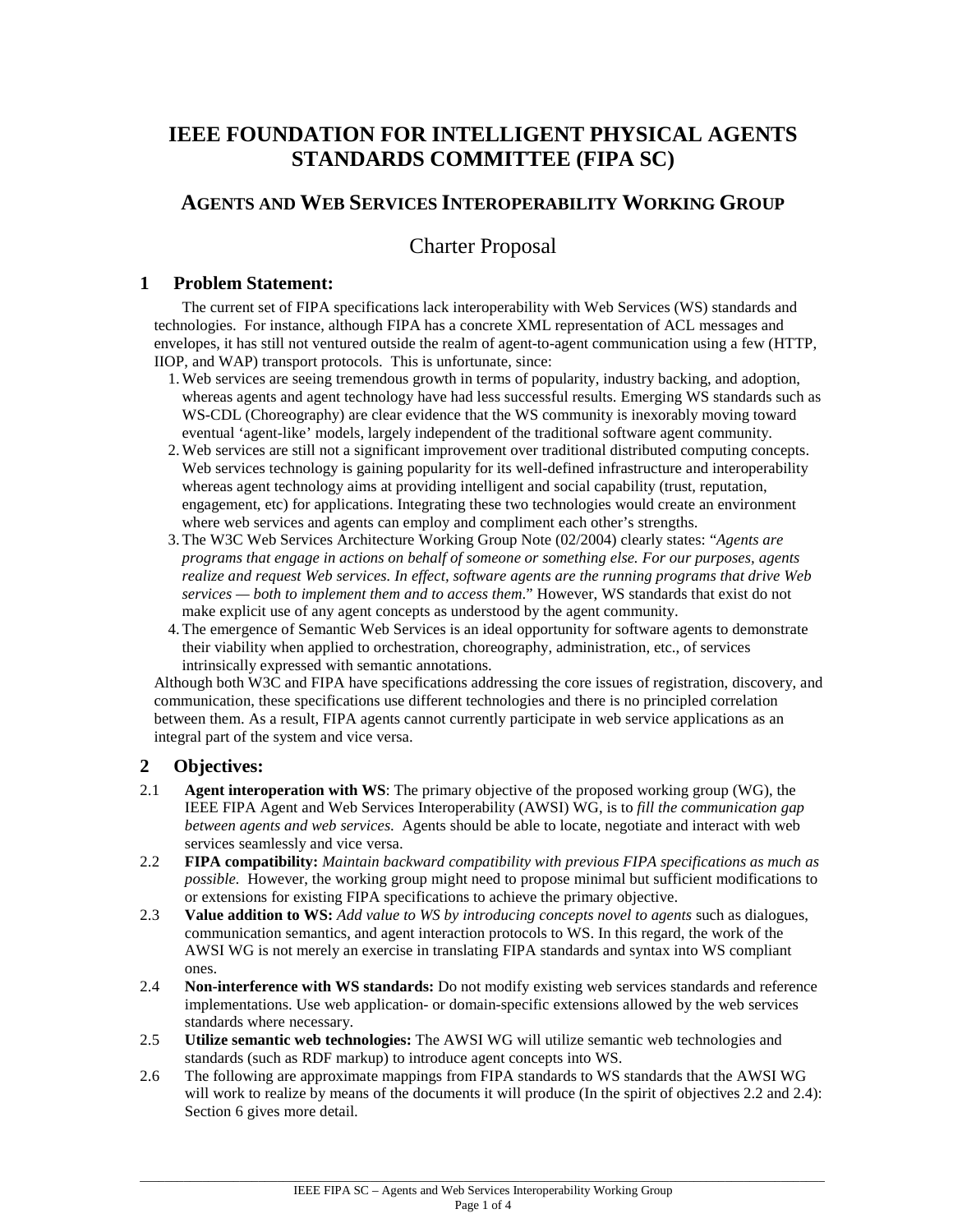| Area\ Standards           | <b>FIPA</b>                  | <b>Web Services</b>                        | <b>Semantic</b>         |
|---------------------------|------------------------------|--------------------------------------------|-------------------------|
| (documents)               |                              |                                            | Web/Other               |
| <b>Service</b>            | <b>Agent Description</b>     | Web Services Description Language          | <b>WSDL Service</b>     |
| <b>Description</b>        | Ontologies                   | (WSDL)                                     | Ontology (WSDL-         |
| (3.2.3)                   |                              |                                            | S)                      |
|                           |                              |                                            | <b>OWL</b> for Services |
|                           |                              |                                            | (OWL-S), Web            |
|                           |                              |                                            | Services Modeling       |
|                           |                              |                                            | Ontology (WSMO)         |
| <b>Registration</b>       | Directory Facilitator        | Universal Description Discovery and        |                         |
| (3.2.1)                   | (DF)                         | Integration (UDDI)                         |                         |
|                           |                              |                                            |                         |
|                           |                              |                                            |                         |
| Communication             | Agent                        | Simple Object Access Protocol              |                         |
| <b>Protocol</b> (3.2.3.1, | Communication                | (SOAP)                                     |                         |
| 3.2.3.2)                  | Language (ACL)               |                                            |                         |
| <b>Semantic</b>           | $FIPA-SL$                    |                                            | Web Ontology            |
| Language                  |                              |                                            | Language (OWL)          |
| (3.2.3.1)                 |                              |                                            | <b>WSMO</b>             |
| <b>Interaction</b>        | FIPA Agent                   | <b>Business Process Execution Language</b> | <b>OWL-S Process</b>    |
| <b>Schemes</b>            | <b>Interaction Protocols</b> | for Web Services (WS-BPEL),                | Model, Semantic         |
| (3.2.3.3)                 |                              | Web Services Choreography                  | <b>Web Services</b>     |
|                           |                              | Description Language (WS-CDL)              | Language (SWSL)         |
|                           |                              |                                            | model for service       |
|                           |                              |                                            | composition.            |

Additional consideration must be given to other existing and emerging WS related specifications that may have an impact on the work of this group. These include:

- Web Service Choreography Interface (WSCI)
- WS-Addressing
- WS-AtomicTransaction
- WS-BusinessActivity
- WS-Coordination
- WS-Discovery
- WS-Eventing
- WS-Federation
- WS-Management
- WS-MetadataExchange
- WS-Policy
- WS-ReliableMessaging
- WS-Security
- WS-Trust

#### **3 Documents Generated:**

- The AWSI WG will produce the following (hierarchically organized) documents
- 3.1 FIPA AWSI Requirements statement
- 3.2 FIPA AWSI Specification Overview
	- 3.2.1 FIPA AWSI Description Specification
	- 3.2.2 FIPA AWSI Registration and Discovery Specification
	- 3.2.3 FIPA AWSI Engagement Specification Overview
		- 3.2.3.1 FIPA AWSI Communication Language Specification
		- 3.2.3.2 FIPA AWSI Messaging Specification
		- 3.2.3.3 FIPA AWSI Interaction Specification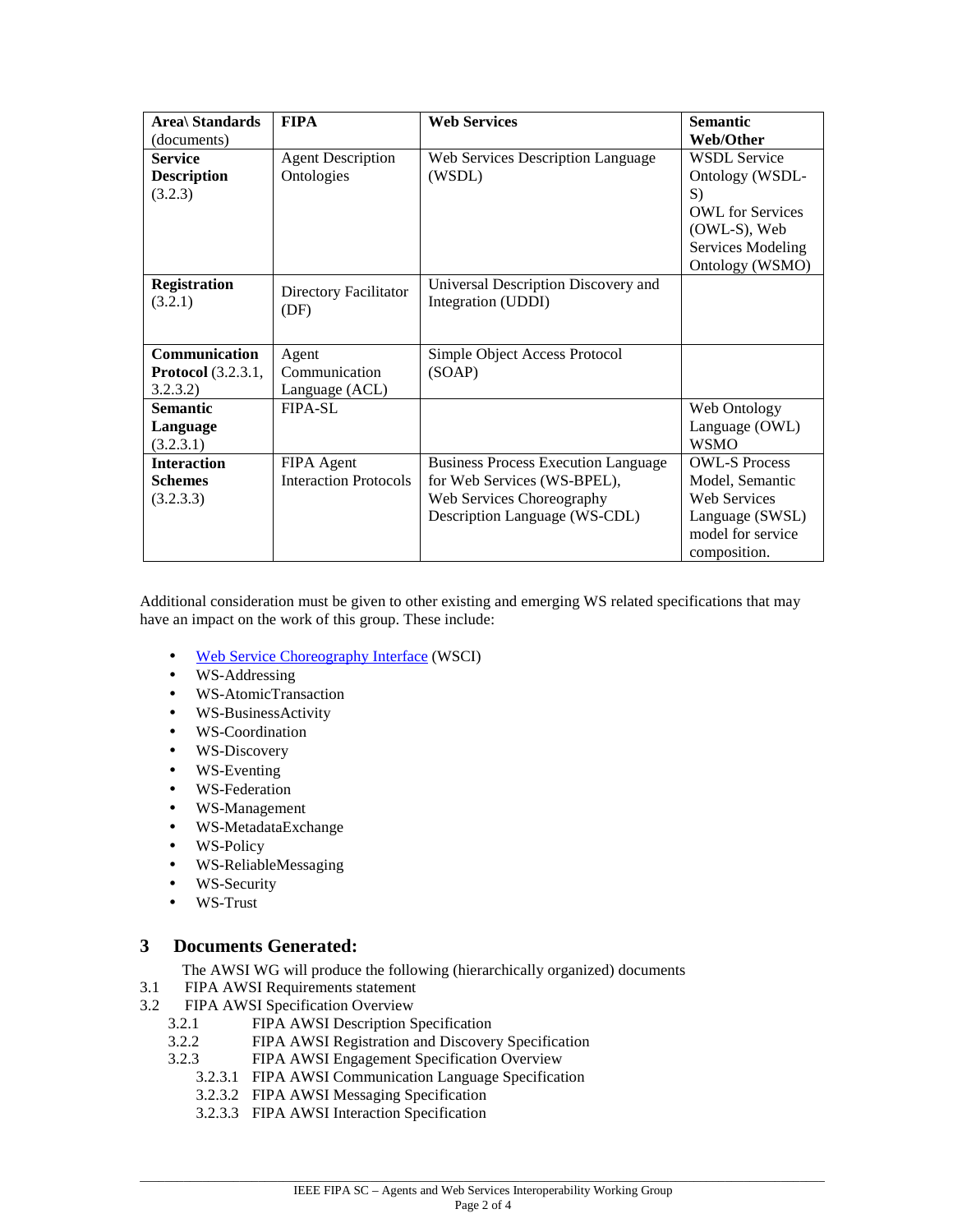## **4 Technology:**

The following existing technologies may be used, modified or built upon by the AWSI WG. The WG participants and contributors are chief researchers/active contributors in all of these technologies except 4.9

- 4.1 AgentWeb Gateway (NIIT/Comtec)
- 4.2 OWL-P: OWL for Protocols and Processes (North Carolina State University)
	- Framework for specifying and enacting *flexible* agent interaction protocols; a formal basis for composing protocols.
	- Potential: Help introduce a generic process model for WS interaction.
- 4.3 Deutsches Forschungszentrum fuer Kuenstliche Intelligenz (DFKI), Germany
- 4.4 JBees workflow management system (University of Otago)
- 4.5 WS2JADE (Swinburne University)
	- Toolkit which allows Jade agents to discover and access Web services at runtime.
- 4.6 ACLs for WS communication (Universitat Politecnica de Catalunya)
	- An encoding of FIPA ACLs using semantic web standards for WS Communication.
	- Potential: Map semantically rich agent communications to WS interactions
- 4.7 JADE WSIG Web Service Integration Gateway (Whitestein Technologies)
	- Bi-directional Gateway allowing FIPA compliant agents to discover and invoke WSDL/SOAP/UDDI Web services and vice-versa.
	- Makes use of standard technology and libraries for Web service management
	- 100% FIPA compliant and available as add-on the JADE Agent Platform.
- 4.8 Web Service Agent Framework (Michael Maximilien, IBM Research Almaden)
	- Trust-based service selection using agents as proxies. Concepts of history-based and communitybased trust.
	- Potential: Help introduce patterns for service selection decisions.
- 4.9 Semantic Web Services Language (SWSL + SWSO), OWL for Services (OWL-S), and the Web Services Modeling Ontology (WSMO).
	- Describe conceptual and operational aspects of semantic markup of WS for automated service composition.
	- Potential: Semantic markup to introduce high-level "agent" concepts for WS
- 4.10 Open Cybele Agent Platform (Intelligent Automation, Inc.)
	- Agent development environment and platform which also offers a gateway

## **5 Plan for Work and Milestones:**

The AWSI WG will collaborate and communicate based primarily on email and other freely available Internet-based collaborative technologies such as blogs, protected message boards, instant messaging services, and Internet-based telephony. Details and logistics for setting up phone conferences and face-toface meetings have not been worked out yet.

- 5.1 September 2005 Establishment of WG
- 5.2 November 2005 Requirements Statement
- 5.3 December 2005 Approval of work plan
- 5.4 March 2006 Alpha version of the standards
- 5.5 May 2006 Reference implementation for Alpha version
- 5.6 June 2006 Beta version of the standards
- 5.7 August 2006 Reference implementation for Beta version
- 5.8 September 2006 Release of the standards

### **6 Dependencies:**

- 6.1 FIPA Agent Management Specification (SC00023K)
	- Describes agent management services, ontology, and platform message transport.
- 6.2 FIPA Agent Message Transport Service Specification (SC00067F)
	- Will be expanded to include WS Messaging standards (SOAP)
- 6.3 FIPA Interaction Protocols Specifications (SC00026—SC00030, XC00031, XC00032, SC00033— SC00036) and FIPA Communicative Acts Specifications (SC00037)
	- Will be used to develop new WS interaction styles using agents, potentially create new agent